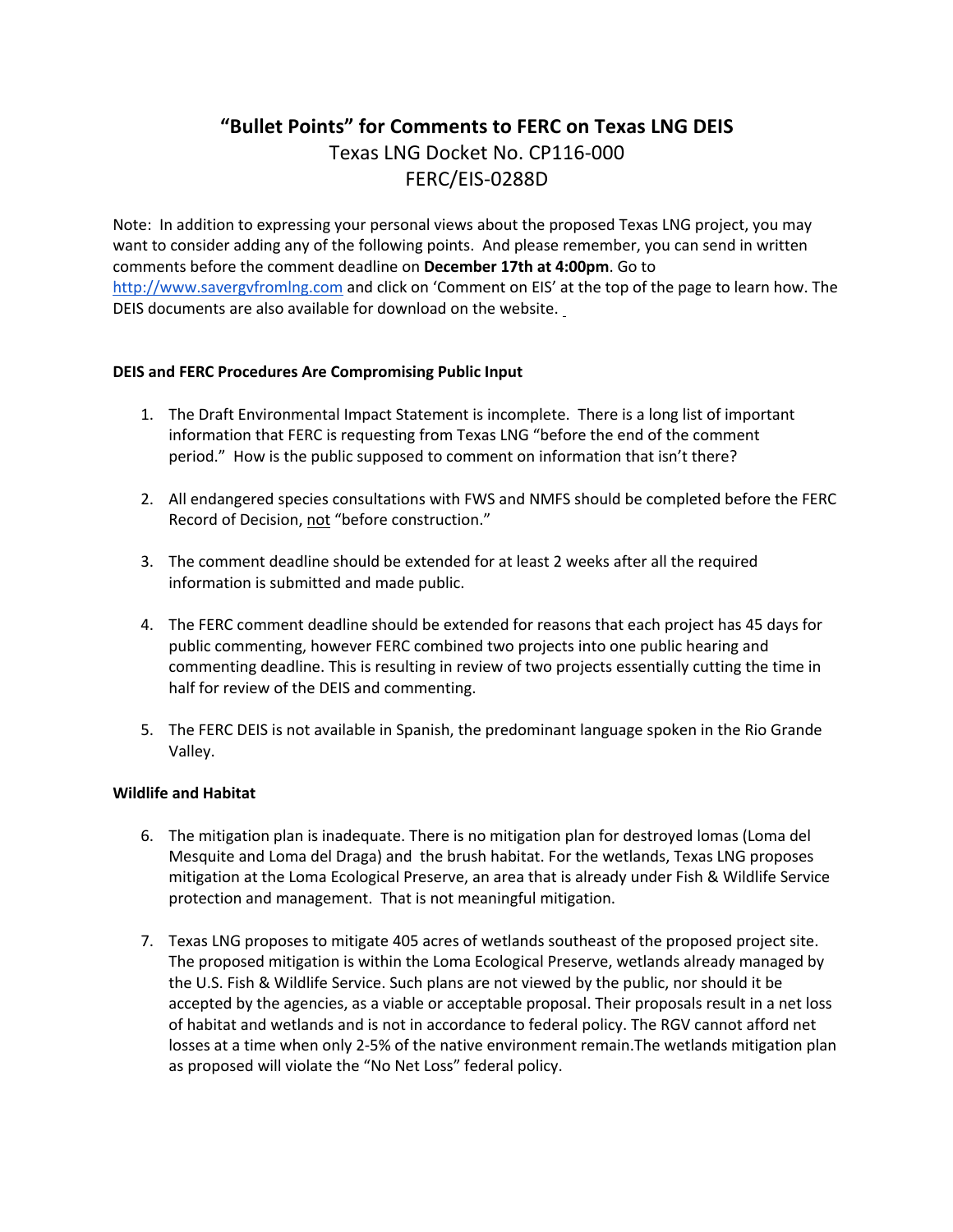- 8. Section 5 of the EIS contains a listing of FERC recommendations for additional mitigation that should have been finalized by Texas LNG and included in the DEIS. Plans should be made available to the public for review and comment before the issuance of a permit.
- 9. Considering the high ecological value of lomas, FERC should require mitigation for lomas that are destroyed or impacted.
- 10. Dredging impacts to the Bahia Grande and South Bay need to be examined. Sea grasses and oyster beds can be affected by even mild dredge spoil deposition.
- 11. Texas LNG has requested several deviations to the FERC Procedures related to placement of temporary workspace within wetlands. FERC should deny this request as the likelihood of wetlands returning to their original state after several years of heavy construction is almost nonexistent.
- 12. Wildlife habitat permanently destroyed at the terminal site should be mitigated. Any impact on federal and state protected species such as, but not limited to, the ocelot, piping plover, and Texas tortoise is not acceptable.
- 13. The DEIS statement that "suitable habitat is present within the proposed Project site and there is potential for federally listed species to occur in the Project area or along the vessel transit routes, but not be directly impacted by the Project" is contradictory. Destruction of 311.5 acres of habitat of which 263.2 acres of which will be permanently destroyed, and 45.2 acres of wetlands, primarily consisting of tidal flats, of which, 42.9 acres would be permanently impacted. Destruction of suitable habitat is a direct impact therefore adversely affecting federally listed species.
- 14. Section 7 of the Endangered Species Act, as amended, states that any project authorized, funded, or conducted by any federal agencies should not "...jeopardize the continued existence of any endangered species or threatened species or result in the destruction or adverse modification of habitat of such species which is determined...to be critical...". The permit should be denied according to Section 7 of the ESA.
- 15. The Living Wildlife Report found in its latest Living Planet Index that the wildlife population has declined by 60% in the last 40 years worldwide. Between 95-98% of the native landscape in the RGV has been cleared for urban, agricultural, or industrial use. Given the macro and micro trends, this places native habitat in our region at a greater importance and value. The location of Rio Grande LNG further segments habitat and will impact wildlife migration between the Laguna Atascosa and Lower Rio Grande Valley Refuges. The direct and indirect impacts will have a large scale impact environmentally. The conservation and preservation efforts of the public demonstrates strong social and cultural values and has led to the development of the Lower Rio Grande Valley NWR, the Laguna Atascosa NWR, Loma Ecological Preserve, Wildlife Corridor, Bahia Grande Restoration Project, Federal Ocelot Recovery Plan. Permitting of LNG projects that continue the trend of destroying that last remaining ecosystems in the RGV should be denied.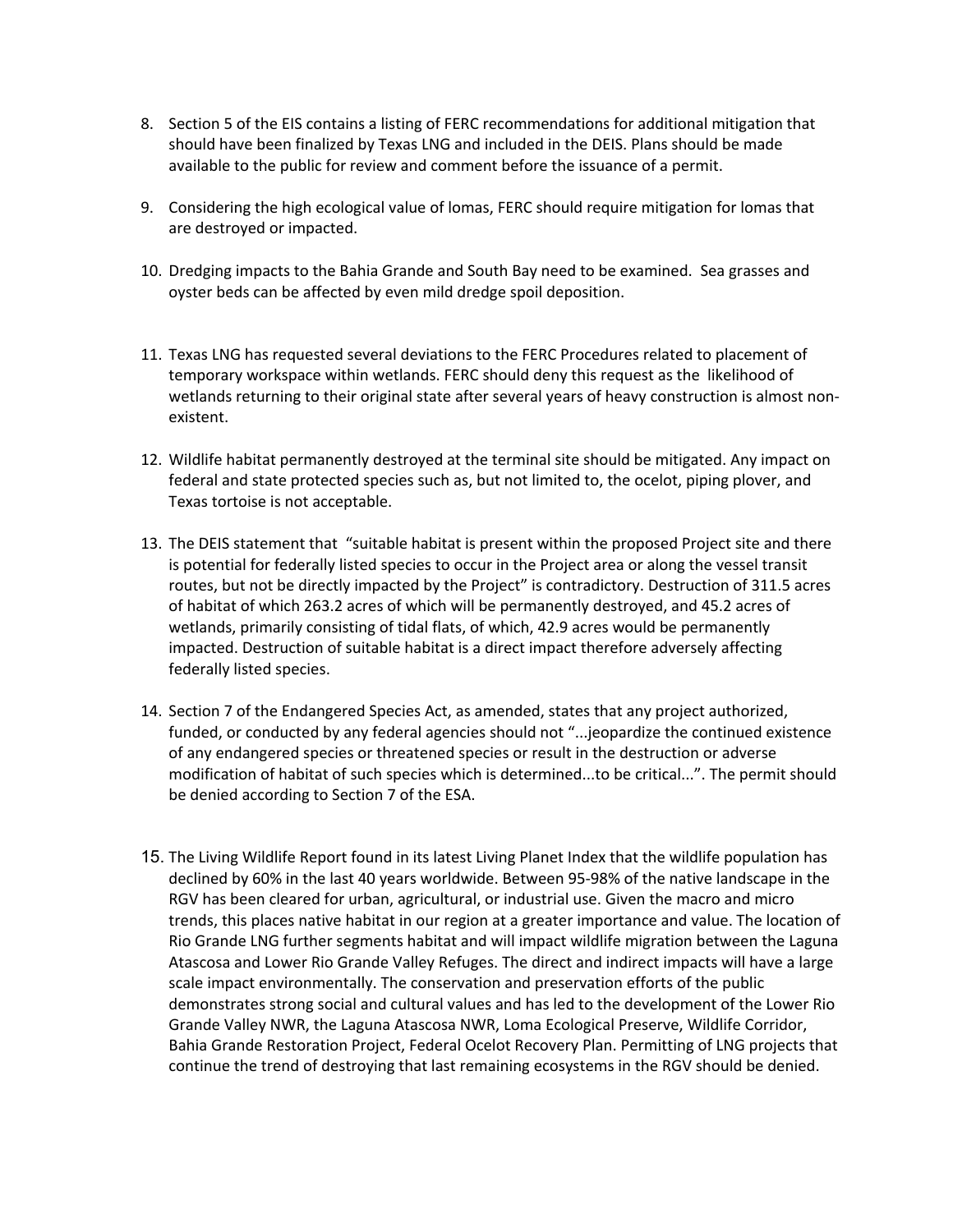- 16. The Texas LNG's proposed terminal is in the Migratory Bird Central Flyway. Texas LNG proposed location in a high use of habitat by migratory birds, including birds of conservation concern such as the piping plover. Texas LNG has not provided documentation of review and comment of the Migratory Bird Plan by the Fish & Wildlife Service. This plan should have been included in the DEIS, thus the commenting period should be extended until this plan is reviewable by the public for commenting.
- 17. Texas LNG DEIS indicates light and sound impacting the Laguna Atascosa wildlife refuge. Light and sound impacts are physical changes to the landscape and should not extend beyond the boundaries of the Texas LNG property, particularly into the Laguna Atascosa National Wildlife Refuge.

### **Socioeconomics**

- 18. The need for this project has not been demonstrated. There are no buyers for the LNG, no "binding contracts." For a project with so many negative impacts an unequivocal need for the product must be shown.
- 19. Texas LNG's socioeconomic analysis in the DEIS is narrow in view and incomplete. The analysis does not include costs to the taxpayer, and costs in response to the consequences of LNG development that negate claimed benefits.
- 20. The socioeconomic analysis in the DEIS does not include the costs for security, safety, and emergency response will include our local police, fire, and medical services. These costs will be covered through a cost-sharing plan, and will include, but not limited to, training, emergency management, security/emergency equipment, patrol boats, firefighting equipment, overtime for police or fire personnel, and LNG marine carrier security. The costs associated for these services are required to be detailed in the Emergency Response Plan, yet to be drafted and not detailed in the DEIS. This Emergency Response Plan should be issued in the DEIS and commenting period extended for public review.
- 21. Public infrastructure requires maintenance and repair. Texas LNG's use of public infrastructure during construction and operations will include sewage, landfill, and streets. Maintenance and repair of Hwy 48 and other roads are a cost to the public and should be analyzed and accounted for in their economic analysis.
- 22. There is no analysis of the impacts to both the bait shrimping industry (which relies on the BSC) nor on the off-shore shrimping industry, which relies ready access to the BSC to get to & from the Gulf.
- 23. Texas LNG estimates that without tax abatements, operation of the Project over a 25-year period would result in total ad valorem tax revenue of \$567 million. Is FERC considering that with every year of operation the taxable value of the project will be depreciating?
- 24. Economic impacts that are not taken into account in Texas LNG economic analysis include, but not limited to, nine recreational use areas are within the project site, increased ship traffic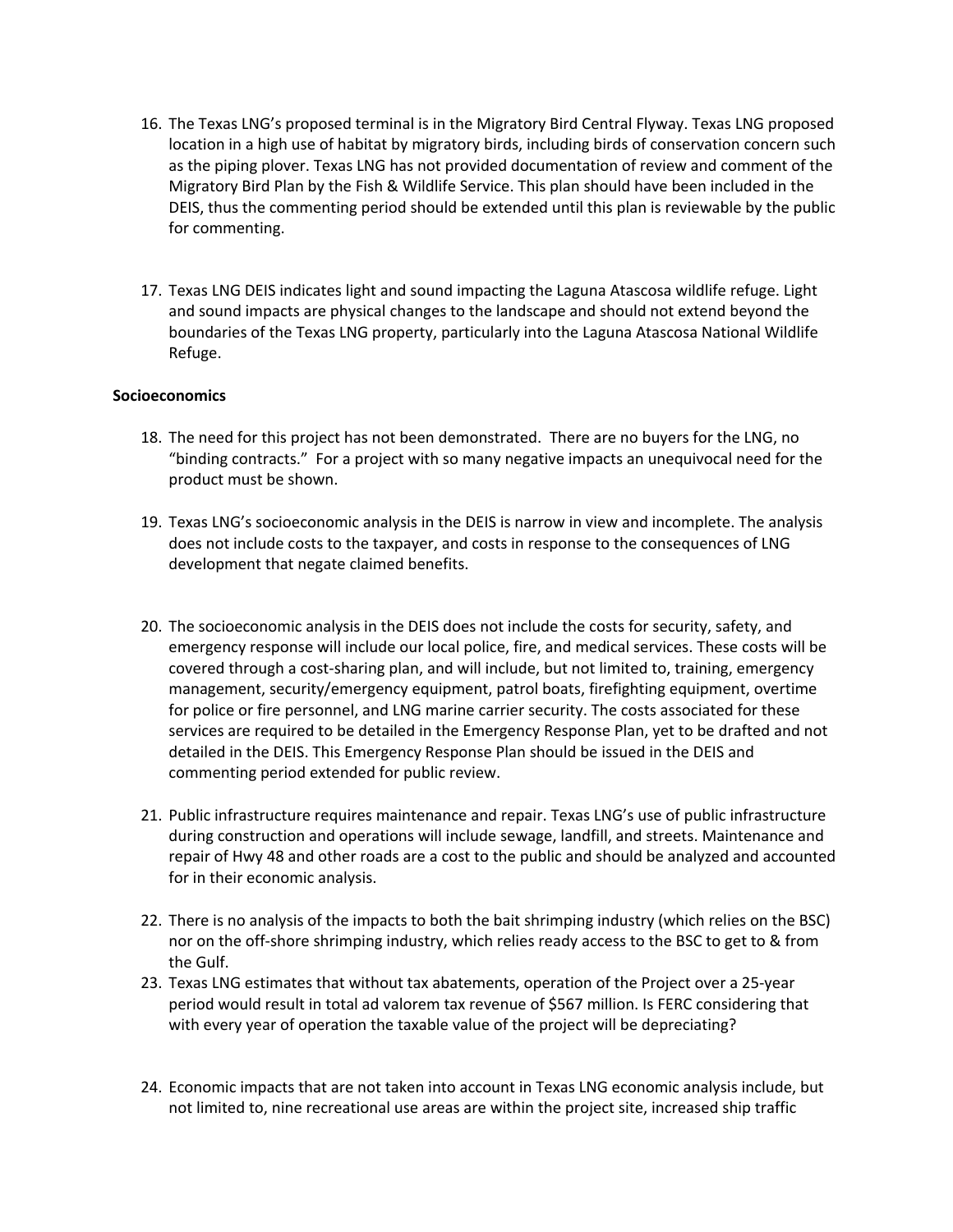adversely affect recreational boaters and eco tours on the water such as dolphin watching, and the significant impact on visual resources.

- 25. Texas LNG employees may not live in Cameron County. Necessary taxes for services rendered by Cameron like , police, fire, ambulance, etc., may not be paid by all employees of Texas LNG. This is not reflected in the economic analysis of the DEIS.
- 26. Construction and operations will impact tourism. Impacts to tourism is not reflected in the economic analysis in the DEIS and should be taken into account by FERC.
- 27. Texas LNG is ignoring their contribution to climate change in their economic analysis, which significantly negates claimed economic benefits. Using the EPA Social Cost of Carbon the pollutant specific costs of only Carbon and Nitrogen Oxides exemplify the extent of the significant burden of cost in response to Texas LNG's contribution to climate change.

### **Air and Noise Pollution**

- 28. Texas LNG would be a large single stationary source of nitrogen oxides, carbon monoxide, VOC's sulfur dioxide, particulate matter and greenhouse gasses in the Rio Grande Valley. The higher the air pollutant levels the more adverse health effects there are, especially to vulnerable populations. In April & May there are days when the RGV has some of the highest particulate levels in the state. This project would worsen those levels. And there is no safe level for VOC's.
- 29. The leading climate change scientists believe that these elevated levels of GHGs are the primary cause of warming of the global climate system. These existing and future global emissions of GHGs, unless significantly curtailed, have the potential to cause further warming and changes to the local, regional and global climate systems.

#### **Reliability and Safety**

- 30. The coast guard is required to identify and incorporate the use of resources from multiple sources. It is evident that the Coast Guard did not. The WSA did not indicate those resources and sources from important sources like the the Society of International Gas Tanker and Terminal Operators (SIGTTO) or Sandia National Laboratories. Important safety recommendations from these sources are not being followed by Texas LNG or the Coast Guard. FERC should take note of deviance to the recommendations of the SIGTTO and Sandia National Laboratories.
- 31. The impacts of Space X on LNG operations, and LNG operations on Space X must be fully analyzed before permitting LNG. Analysis of the impacts after construction is not in the public interest. It is also not clear if the Space X study includes the BFR, which is now the rocket proposed to be launched at the Space X Boca Chica facility.

#### **Cumulative Impacts**